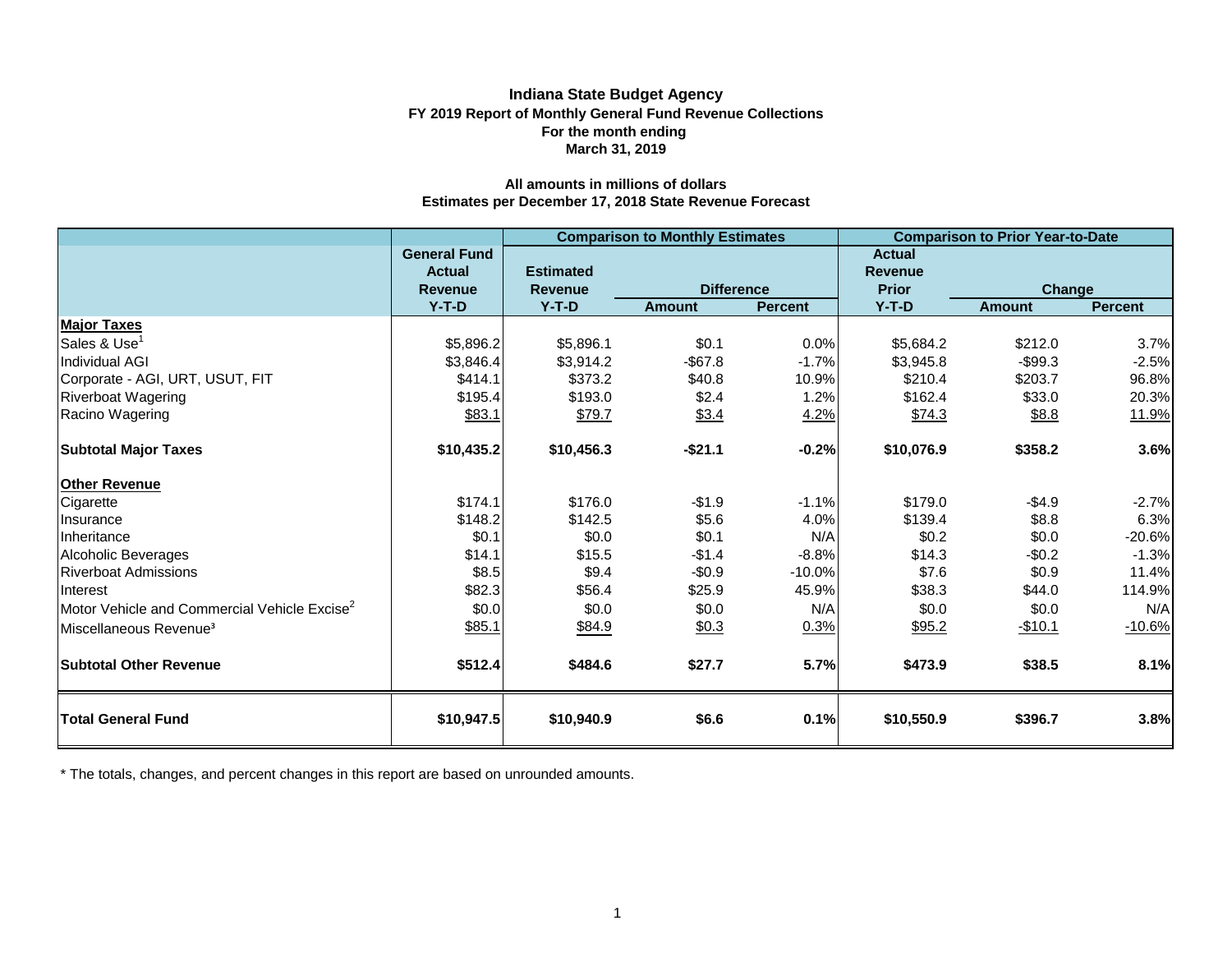## **FY 2019 Report of Monthly General Fund Revenue Collections March 31, 2019 For the month ending**

## **All amounts in millions of dollars Estimates per December 17, 2018 State Revenue Forecast**

|                                 |                            | July           | <b>August</b>      | September     | October       | <b>November</b> | <b>December</b>    | January       | February           | <b>March</b>       | <b>April</b>             | May                      | June                     | $Y-T-D$       |
|---------------------------------|----------------------------|----------------|--------------------|---------------|---------------|-----------------|--------------------|---------------|--------------------|--------------------|--------------------------|--------------------------|--------------------------|---------------|
|                                 |                            |                |                    |               |               |                 |                    |               |                    |                    |                          |                          |                          |               |
| Sales & Use <sup>1</sup>        | Actual                     | \$679.6        | \$661.2            | \$657.9       | \$675.4       | \$618.5         | \$673.0            | \$756.0       | \$582.8            | \$591.9            | $\overline{\phantom{a}}$ |                          | $\overline{\phantom{a}}$ | \$5,896.2     |
|                                 | Estimate                   | \$676.3        | \$658.5            | \$660.8       | \$665.1       | \$624.1         | \$651.1            | \$757.1       | \$598.6            | \$604.5            | \$680.8                  | \$660.8                  | \$684.0                  | \$5,896.1     |
|                                 | <b>Difference</b>          | \$3.2          | \$2.6              | (\$3.0)       | \$10.3        | (\$5.6)         | \$21.9             | (\$1.0)       | (\$15.9)           | (\$12.5)           |                          |                          |                          | \$0.1         |
|                                 | % Difference               | 0.5%           | 0.4%               | $-0.4%$       | 1.6%          | $-0.9%$         | 3.4%               | $-0.1%$       | $-2.7%$            | $-2.1%$            |                          |                          |                          | 0.0%          |
|                                 |                            |                |                    |               |               |                 |                    |               |                    |                    |                          |                          |                          |               |
| <b>Individual AGI</b>           | Actual                     | \$440.7        | \$358.5            | \$628.6       | \$401.9       | \$349.1         | \$488.5            | \$657.3       | \$129.1            | \$392.9            |                          |                          |                          | \$3,846.4     |
|                                 | Estimate                   | \$442.5        | \$367.8            | \$627.9       | \$388.9       | \$350.4         | \$508.1            | \$698.8       | \$147.7            | \$382.1            | \$1,087.7                | \$440.1                  | \$594.9                  | \$3,914.2     |
|                                 | Difference                 | (\$1.9)        | (\$9.3)            | \$0.7         | \$13.0        | (\$1.3)         | (\$19.6)           | (\$41.6)      | (\$18.6)           | \$10.7             |                          |                          |                          | (\$67.8)      |
|                                 | % Difference               | $-0.4%$        | $-2.5%$            | 0.1%          | 3.3%          | $-0.4%$         | $-3.9%$            | $-5.9%$       | $-12.6%$           | 2.8%               |                          |                          |                          | $-1.7%$       |
|                                 |                            |                |                    |               |               |                 |                    |               |                    |                    |                          |                          |                          |               |
| Corporate - AGI, URT, USUT, FIT | Actual                     | (\$3.5)        | (\$18.8)           | \$204.0       | \$12.0        | \$11.8          | \$174.0            | (\$5.9)       | (\$13.9)           | \$54.4             |                          |                          |                          | \$414.1       |
|                                 | Estimate                   | (\$4.9)        | (\$19.6)           | \$189.7       | \$26.4        | \$5.1           | \$164.5            | (\$0.7)       | (\$15.3)           | \$28.1             | \$166.6                  | (\$6.6)                  | \$240.2                  | \$373.2       |
|                                 | Difference                 | \$1.4          | \$0.8              | \$14.3        | (\$14.3)      | \$6.7           | \$9.5              | (\$5.3)       | \$1.4              | \$26.3             |                          |                          |                          | \$40.8        |
|                                 | % Difference               | 28.9%          | 4.3%               | 7.5%          | $-54.3%$      | 130.3%          | 5.8%               | $-788.1%$     | 9.2%               | 93.7%              |                          | $\overline{\phantom{a}}$ | $\overline{\phantom{a}}$ | 10.9%         |
|                                 |                            |                |                    |               |               |                 |                    |               |                    |                    |                          |                          |                          |               |
| <b>Riverboat Wagering</b>       | Actual                     | \$1.4          | \$10.7             | \$20.0        | \$21.2        | \$23.1          | \$24.4             | \$28.3        | \$30.1             | \$36.0             |                          |                          |                          | \$195.4       |
|                                 | Estimate                   | \$1.1          | \$11.6             | \$18.4        | \$20.9        | \$19.4          | \$25.8             | \$27.7        | \$30.3             | \$37.8             | \$35.4                   | \$37.2                   | \$33.9                   | \$193.0       |
|                                 | Difference<br>% Difference | \$0.3<br>31.1% | (\$0.9)<br>$-7.5%$ | \$1.6<br>8.4% | \$0.3<br>1.6% | \$3.7<br>19.3%  | (\$1.4)<br>$-5.2%$ | \$0.6<br>2.3% | (\$0.2)<br>$-0.6%$ | (\$1.8)<br>$-4.7%$ |                          |                          |                          | \$2.4<br>1.2% |
|                                 |                            |                |                    |               |               |                 |                    |               |                    |                    |                          | $\overline{\phantom{a}}$ | $\blacksquare$           |               |
| Racino Wagering                 | Actual                     | \$8.6          | \$8.5              | \$9.1         | \$7.9         | \$8.6           | \$8.6              | \$9.7         | \$10.7             | \$11.5             | $\sim$                   |                          | $\sim$                   | \$83.1        |
|                                 | Estimate                   | \$9.5          | \$8.2              | \$8.1         | \$8.5         | \$6.6           | \$8.4              | \$8.9         | \$9.8              | \$11.7             | \$10.7                   | \$10.5                   | \$11.1                   | \$79.7        |
|                                 | Difference                 | (\$0.9)        | \$0.3              | \$1.0         | (\$0.6)       | \$2.0           | \$0.2              | \$0.8         | \$0.9              | (\$0.2)            |                          |                          |                          | \$3.4         |
|                                 | % Difference               | $-9.7%$        | 3.1%               | 12.5%         | $-7.3%$       | 30.3%           | 2.9%               | 8.5%          | 8.7%               | $-1.7%$            |                          |                          | $\blacksquare$           | 4.2%          |
|                                 |                            |                |                    |               |               |                 |                    |               |                    |                    |                          |                          |                          |               |
| Other $2$                       | Actual                     | \$45.3         | \$39.7             | \$88.4        | \$40.1        | \$36.9          | \$105.2            | \$46.4        | \$47.7             | \$62.6             | $\sim$                   | $\overline{\phantom{a}}$ |                          | \$512.4       |
|                                 | Estimate                   | \$55.7         | \$39.9             | \$88.1        | \$40.9        | \$37.6          | \$101.3            | \$43.8        | \$34.1             | \$43.3             | \$73.5                   | \$27.4                   | \$411.1                  | \$484.6       |
|                                 | <b>Difference</b>          | (\$10.4)       | (\$0.2)            | \$0.3         | (\$0.8)       | (\$0.6)         | \$3.9              | \$2.6         | \$13.7             | \$19.3             |                          |                          |                          | \$27.7        |
|                                 | % Difference               | $-18.7%$       | $-0.4%$            | 0.3%          | $-1.9%$       | $-1.7%$         | 3.8%               | 5.9%          | 40.1%              | 44.6%              | $\blacksquare$           | $\overline{\phantom{a}}$ | $\overline{\phantom{a}}$ | 5.7%          |
|                                 |                            |                |                    |               |               |                 |                    |               |                    |                    |                          |                          |                          |               |
| <b>Total General Fund</b>       | Actual                     | \$1,172.1      | \$1,059.8          | \$1,607.8     | \$1,158.5     | \$1,048.1       | \$1,473.7          | \$1,491.8     | \$786.4            | \$1,149.3          |                          |                          |                          | \$10,947.5    |
|                                 | <b>Estimate</b>            | \$1,180.3      | \$1,066.4          | \$1,592.9     | \$1,150.6     | \$1,043.2       | \$1,459.2          | \$1,535.7     | \$805.2            | \$1,107.5          | \$2,054.8                | \$1,169.4                | \$1,975.3                | \$10,940.9    |
|                                 | <b>Difference</b>          | (\$8.2)        | ( \$6.6)           | \$14.9        | \$7.9         | \$4.9           | \$14.5             | (\$43.8)      | (\$18.8)           | \$41.8             |                          |                          |                          | \$6.6         |
|                                 | % Difference               | $-0.7%$        | $-0.6%$            | 0.9%          | 0.7%          | 0.5%            | 1.0%               | $-2.9%$       | $-2.3%$            | 3.8%               |                          |                          |                          | 0.1%          |

|                           | Comparison of Monthly Revenues to Estimates Based on the Budget Plan <sup>4</sup> |           |           |           |           |           |                 |           |          |           |                          |           |                          |            |
|---------------------------|-----------------------------------------------------------------------------------|-----------|-----------|-----------|-----------|-----------|-----------------|-----------|----------|-----------|--------------------------|-----------|--------------------------|------------|
|                           |                                                                                   | July      | August    | September | October   | November  | <b>December</b> | Januarv   | Februarv | March     | April                    | May       | June                     | $Y-T-D$    |
| <b>Total General Fund</b> | Actual                                                                            | \$1.172.1 | \$1.059.8 | \$1,607.8 | \$1.158.5 | \$1.048.1 | \$1.473.7       | \$1.491.8 | \$786.4  | \$1.149.3 | $\overline{\phantom{a}}$ |           |                          | \$10.947.5 |
|                           | Adi. Estimate                                                                     | \$1.167.2 | \$1,090.5 | \$1.496.5 | \$1,209.5 | \$1,059.1 | \$1.401.2       | \$1,511.2 | \$811.5  | \$1,134.7 | \$2,131.                 | \$1.192.7 | \$1.957.                 | \$10,881.4 |
|                           | <b>Difference</b>                                                                 | \$4.9     | (\$30.7)  | \$111.3   | (\$51.0)  | (\$11.0)  | \$72.4          | (\$19.4)  | (\$25.1) | \$14.6    |                          |           | $\overline{\phantom{0}}$ | \$66.1     |
|                           | % Difference                                                                      | 0.4%      | $-2.8%$   | 7.4%      | $-4.2%$   | $-1.0%$   | 5.2%            | $-1.3%$   | $-3.1%$  | 1.3%      |                          |           |                          | 0.6%       |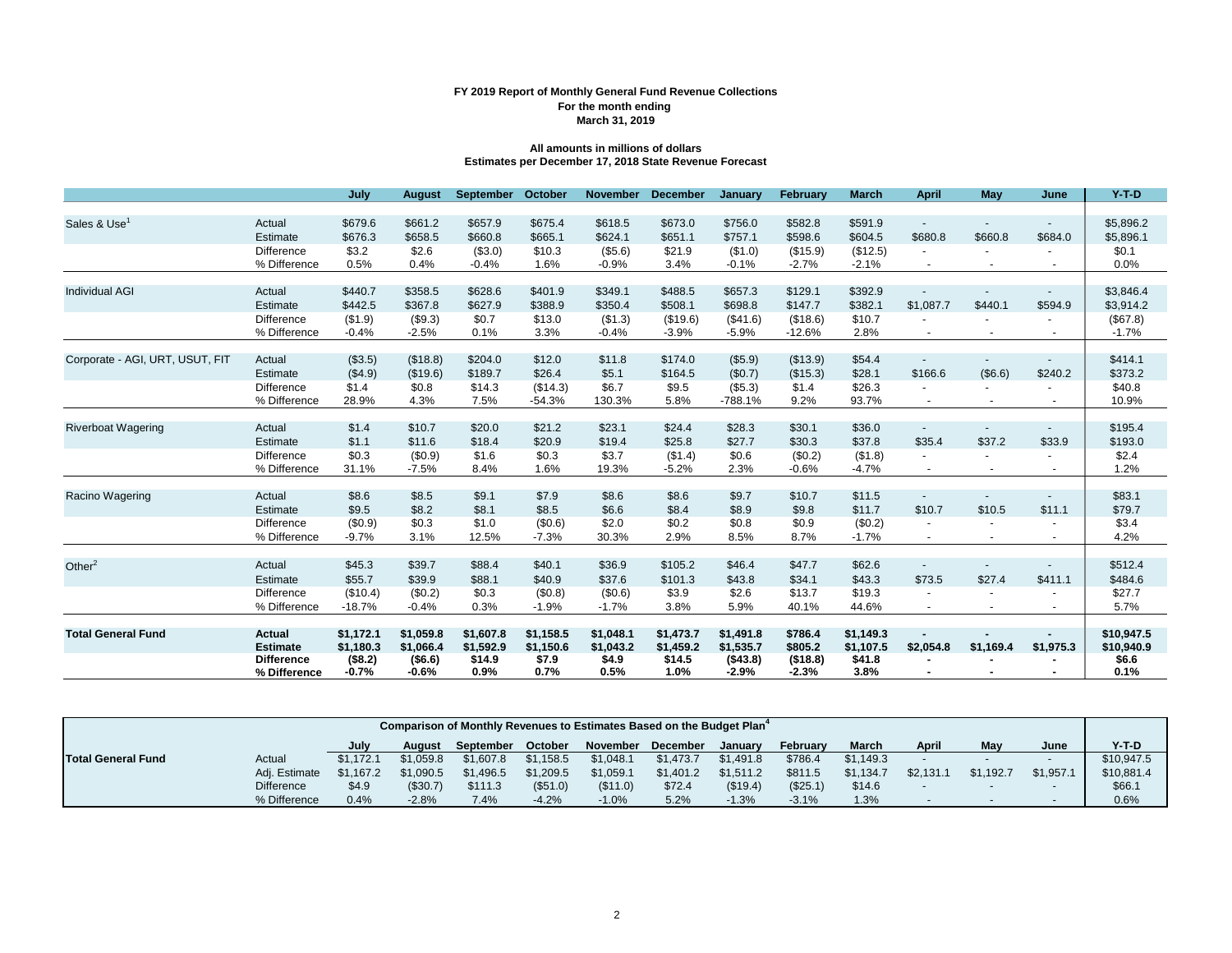# **FY 2019 Monthly Revenue Year-Over-Year Comparison For the month ending March 31, 2019**

#### **All amounts in millions of dollars**

|                                              |          | July      | <b>August</b>            | <b>September</b> | October                  | November                 | <b>December</b>          | January                  | February                 | March          | April                    | May                      | June                     | $Y-T-D$       |
|----------------------------------------------|----------|-----------|--------------------------|------------------|--------------------------|--------------------------|--------------------------|--------------------------|--------------------------|----------------|--------------------------|--------------------------|--------------------------|---------------|
| Sales & Use                                  | FY 2018  | \$654.3   | \$629.4                  | \$636.7          | \$635.9                  | \$617.5                  | \$615.0                  | \$742.7                  | \$579.4                  | \$573.2        | \$668.6                  | \$629.9                  | \$679.9                  | \$5,684.2     |
|                                              | FY 2019  | \$679.6   | \$661.2                  | \$657.9          | \$675.4                  | \$618.5                  | \$673.0                  | \$756.0                  | \$582.8                  | \$591.9        |                          |                          |                          | \$5,896.2     |
|                                              | Change   | \$25.2    | \$31.8                   | \$21.1           | \$39.5                   | \$1.0                    | \$57.9                   | \$13.3                   | \$3.4                    | \$18.7         | $\blacksquare$           | ÷,                       | $\blacksquare$           | \$212.0       |
|                                              | % Change | 3.9%      | 5.0%                     | 3.3%             | 6.2%                     | 0.2%                     | 9.4%                     | 1.8%                     | 0.6%                     | 3.3%           |                          |                          |                          | 3.7%          |
| <b>Individual AGI</b>                        | FY 2018  | \$427.9   | \$363.0                  | \$551.7          | \$472.5                  | \$363.9                  | \$462.0                  | \$808.7                  | \$143.2                  | \$352.8        | \$1,017.9                | \$371.8                  | \$480.6                  | \$3,945.8     |
|                                              | FY 2019  | \$440.7   | \$358.5                  | \$628.6          | \$401.9                  | \$349.1                  | \$488.5                  | \$657.3                  | \$129.1                  | \$392.9        |                          |                          |                          | \$3,846.4     |
|                                              | Change   | \$12.7    | (\$4.5)                  | \$76.9           | (\$70.7)                 | (\$14.8)                 | \$26.4                   | (\$151.4)                | (\$14.1)                 | \$40.1         | $\blacksquare$           | $\overline{a}$           | $\blacksquare$           | (\$99.3)      |
|                                              | % Change | 3.0%      | $-1.2%$                  | 13.9%            | $-15.0%$                 | $-4.1%$                  | 5.7%                     | $-18.7%$                 | $-9.9%$                  | 11.4%          |                          |                          |                          | $-2.5%$       |
| Corporate - AGI, URT, USUT, FIT              | FY 2018  | \$18.0    | (\$26.5)                 | \$131.7          | (\$10.5)                 | (\$33.8)                 | \$120.3                  | (\$21.1)                 | (\$7.0)                  | \$39.3         | \$220.5                  | (\$16.1)                 | \$245.6                  | \$210.4       |
|                                              | FY 2019  | (\$3.5)   | (\$18.8)                 | \$204.0          | \$12.0                   | \$11.8                   | \$174.0                  | (\$5.9)                  | (\$13.9)                 | \$54.4         |                          |                          |                          | \$414.1       |
|                                              | Change   | (\$21.5)  | \$7.7                    | \$72.2           | \$22.5                   | \$45.6                   | \$53.7                   | \$15.2                   | (\$6.9)                  | \$15.1         | $\overline{\phantom{a}}$ | $\blacksquare$           | $\sim$                   | \$203.7       |
|                                              | % Change | $-119.2%$ | 29.2%                    | 54.8%            | 214.6%                   | 135.1%                   | 44.6%                    | 71.9%                    | $-97.9%$                 | 38.3%          | $\overline{\phantom{a}}$ | $\overline{a}$           |                          | 96.8%         |
| <b>Riverboat Wagering</b>                    | FY 2018  | \$0.9     | \$0.7                    | \$8.7            | \$18.7                   | \$24.4                   | \$24.7                   | \$23.2                   | \$32.1                   | \$29.0         | \$36.9                   | \$45.0                   | \$73.1                   | \$162.4       |
|                                              | FY 2019  | \$1.4     | \$10.7                   | \$20.0           | \$21.2                   | \$23.1                   | \$24.4                   | \$28.3                   | \$30.1                   | \$36.0         |                          |                          |                          | \$195.4       |
|                                              | Change   | \$0.6     | \$10.0                   | \$11.2           | \$2.5                    | (\$1.3)                  | (\$0.2)                  | \$5.2                    | (\$2.0)                  | \$7.0          | $\sim$                   | $\sim$                   | $\sim$                   | \$33.0        |
|                                              | % Change | 67.7%     | 1452.8%                  | 128.1%           | 13.4%                    | $-5.3%$                  | $-0.9%$                  | 22.3%                    | $-6.2%$                  | 24.3%          | $\mathbf{r}$             | $\overline{\phantom{a}}$ | $\overline{\phantom{a}}$ | 20.3%         |
|                                              |          |           |                          |                  |                          |                          |                          | \$2.9                    |                          | \$8.5          | \$10.6                   | \$4.1                    | \$25.9                   |               |
| Racino Wagering                              | FY 2018  | \$0.3     | \$11.5                   | \$8.2            | \$7.1                    | \$9.7                    | \$8.5                    |                          | \$17.7                   |                |                          |                          |                          | \$74.3        |
|                                              | FY 2019  | \$8.6     | \$8.5                    | \$9.1            | \$7.9                    | \$8.6                    | \$8.6                    | \$9.7                    | \$10.7                   | \$11.5         |                          |                          |                          | \$83.1        |
|                                              | Change   | \$8.3     | (\$3.0)                  | \$0.9            | \$0.8                    | (\$1.1)                  | \$0.1                    | \$6.8                    | (\$7.0)                  | \$3.0          | $\overline{\phantom{a}}$ | $\mathbf{r}$             | $\sim$                   | \$8.8         |
|                                              | % Change | 2759.0%   | $-26.4%$                 | 10.9%            | 11.6%                    | $-10.9%$                 | 1.8%                     | 237.7%                   | $-39.7%$                 | 35.2%          | $\overline{\phantom{a}}$ | $\overline{a}$           | $\overline{\phantom{a}}$ | 11.9%         |
| Cigarette                                    | FY 2018  | \$20.3    | \$23.3                   | \$22.1           | \$21.9                   | \$17.6                   | \$19.8                   | \$20.5                   | \$16.7                   | \$16.7         | \$21.1                   | \$19.3                   | \$21.3                   | \$179.0       |
|                                              | FY 2019  | \$20.7    | \$22.1                   | \$19.9           | \$20.6                   | \$18.9                   | \$19.9                   | \$17.9                   | \$16.5                   | \$17.6         |                          |                          |                          | \$174.1       |
|                                              | Change   | \$0.4     | (\$1.3)                  | (\$2.2)          | (\$1.3)                  | \$1.3                    | \$0.1                    | (\$2.6)                  | (\$0.2)                  | \$0.9          | $\blacksquare$           | $\blacksquare$           | $\blacksquare$           | (\$4.9)       |
|                                              | % Change | 2.1%      | $-5.5%$                  | $-9.8%$          | $-5.8%$                  | 7.5%                     | 0.5%                     | $-12.9%$                 | $-1.3%$                  | 5.1%           | $\overline{\phantom{a}}$ | $\overline{a}$           | $\sim$                   | $-2.7%$       |
| Insurance                                    | FY 2018  | \$5.5     | \$6.8                    | \$45.3           | \$0.5                    | \$4.8                    | \$45.7                   | \$8.3                    | \$14.5                   | \$8.0          | \$46.9                   | (\$1.7)                  | \$47.0                   | \$139.4       |
|                                              | FY 2019  | \$0.3     | \$1.7                    | \$49.4           | \$0.3                    | \$2.5                    | \$49.6                   | \$9.2                    | \$15.8                   | \$19.5         |                          |                          |                          | \$148.2       |
|                                              | Change   | (\$5.2)   | (\$5.1)                  | \$4.1            | (\$0.2)                  | (\$2.4)                  | \$3.9                    | \$0.9                    | \$1.3                    | \$11.5         | $\blacksquare$           | $\blacksquare$           | $\blacksquare$           | \$8.8         |
|                                              | % Change | $-94.5%$  | $-75.6%$                 | 9.0%             | $-42.8%$                 | $-48.8%$                 | 8.6%                     | 10.7%                    | 8.7%                     | 144.0%         |                          |                          |                          | 6.3%          |
| Inheritance                                  | FY 2018  | (\$0.0)   | \$0.0                    | \$0.0            | \$0.0                    | \$0.0                    | \$0.1                    | (\$0.0)                  | \$0.0                    | \$0.0          | \$0.0                    | \$0.1                    | \$0.1                    | \$0.2         |
|                                              | FY 2019  | (\$0.0)   | \$0.0                    | \$0.0            | \$0.0                    | \$0.0                    | \$0.0                    | (\$0.0)                  | \$0.2                    | \$0.0          |                          |                          |                          | \$0.1         |
|                                              | Change   | (\$0.0)   | (\$0.0)                  | (\$0.0)          | (\$0.0)                  | \$0.0                    | (\$0.1)                  | (\$0.0)                  | \$0.2                    | (\$0.0)        | $\overline{\phantom{a}}$ | $\blacksquare$           | $\blacksquare$           | (\$0.0)       |
|                                              | % Change | $-355.6%$ | $-87.8%$                 | $-45.5%$         | $-89.7%$                 | 600.0%                   | $-83.7%$                 | -500.0%                  | 16198.1%                 | $-36.0%$       | $\sim$                   | $\blacksquare$           | $\overline{\phantom{a}}$ | $-20.6%$      |
| <b>Alcoholic Beverages</b>                   | FY 2018  | \$2.0     | \$1.3                    | \$1.9            | \$1.5                    | \$1.2                    | \$2.3                    | \$1.2                    | \$1.7                    | \$1.2          | \$1.7                    | \$1.4                    | \$1.9                    | \$14.3        |
|                                              | FY 2019  | \$1.7     | \$1.6                    | \$1.2            | \$2.3                    | \$1.4                    | \$1.8                    | \$1.6                    | \$1.3                    | \$1.3          |                          | $\overline{a}$           | $\overline{\phantom{a}}$ | \$14.1        |
|                                              | Change   | (\$0.3)   | \$0.2                    | (\$0.7)          | \$0.8                    | \$0.2                    | (\$0.5)                  | \$0.4                    | (\$0.5)                  | \$0.0          | $\overline{\phantom{a}}$ | $\overline{\phantom{a}}$ | $\overline{\phantom{a}}$ | (\$0.2)       |
|                                              | % Change | $-13.0%$  | 16.5%                    | $-36.6%$         | 56.6%                    | 19.1%                    | $-22.3%$                 | 37.6%                    | $-26.9%$                 | 2.0%           | $\sim$                   | $\overline{\phantom{a}}$ | $\sim$                   | $-1.3%$       |
| <b>Riverboat Admissions</b>                  | FY 2018  | \$2.3     | \$0.0                    | \$0.0            | \$2.9                    | \$0.0                    | \$0.0                    | \$2.4                    | \$0.0                    | \$0.0          | \$2.4                    | \$0.0                    | \$0.0                    | \$7.6         |
|                                              | FY 2019  | \$2.4     | $\sim$                   | \$2.5            |                          |                          | \$2.3                    |                          |                          | \$1.3          |                          |                          |                          | \$8.5         |
|                                              | Change   | \$0.1     | \$0.0                    | \$2.5            | $\overline{\phantom{a}}$ | $\overline{\phantom{a}}$ | \$2.3                    | $\overline{\phantom{a}}$ | $\overline{\phantom{a}}$ | \$1.3          | $\overline{\phantom{a}}$ | $\overline{\phantom{a}}$ | $\overline{\phantom{a}}$ | \$6.2         |
|                                              | % Change | 5.4%      |                          |                  |                          |                          |                          |                          |                          | N/A            | $\overline{\phantom{a}}$ | ÷,                       |                          | 11.4%         |
| Interest                                     | FY 2018  | \$9.5     | \$2.1                    | \$1.8            | \$3.5                    | \$4.4                    | \$3.0                    | \$2.8                    | \$8.3                    | \$3.0          | \$5.1                    | \$5.2                    | \$8.5                    | \$38.3        |
|                                              | FY 2019  | \$11.5    | \$7.4                    | \$6.6            | \$8.6                    | \$9.9                    | \$6.6                    | \$6.2                    | \$8.6                    | \$16.9         |                          |                          |                          | \$82.3        |
|                                              | Change   | \$2.0     | \$5.3                    | \$4.8            | \$5.2                    | \$5.5                    | \$3.6                    | \$3.4                    | \$0.3                    | \$13.9         | $\sim$                   | $\blacksquare$           | $\blacksquare$           | \$44.0        |
|                                              | % Change | 21.3%     | 252.1%                   | 261.8%           | 149.1%                   | 125.7%                   | 119.2%                   | 124.3%                   | 3.0%                     | 472.2%         | $\overline{\phantom{a}}$ | $\overline{\phantom{a}}$ |                          | 114.9%        |
| Motor Vehicle and Commercial Vehicle Excise® | FY 2018  | \$0.0     | \$0.0                    | \$0.0            | \$0.0                    | \$0.0                    | \$0.0                    | \$0.0                    | \$0.0                    | \$0.0          | \$0.0                    | \$0.0                    | \$266.1                  | \$0.0         |
|                                              | FY 2019  | \$0.0     | \$0.0                    | \$0.0            | \$0.0                    | \$0.0                    | \$0.0                    | \$0.0                    | \$0.0                    | \$0.0          | \$0.0                    | \$0.0                    |                          | \$0.0         |
|                                              | Change   | $\sim$    | $\overline{\phantom{a}}$ | $\sim$           | $\sim$                   | $\sim$                   | $\tilde{\phantom{a}}$    | $\blacksquare$           | $\mathbf{r}$             | $\sim$         | $\sim$                   | $\mathbf{r}$             | $\sim$                   | N/A           |
|                                              | % Change |           | $\blacksquare$           |                  | $\blacksquare$           | $\overline{\phantom{a}}$ | $\overline{\phantom{a}}$ | $\blacksquare$           | $\sim$                   | $\blacksquare$ | $\sim$                   | $\sim$                   | $\sim$                   |               |
| Miscellaneous Revenue <sup>3</sup>           | FY 2018  | \$11.6    | \$9.1                    | \$8.5            | \$10.8                   | \$5.3                    | \$25.7                   | \$13.6                   | \$5.0                    | \$5.6          | \$7.0                    | \$6.3                    | \$66.8                   | N/A<br>\$95.2 |
|                                              | FY 2019  | \$8.7     | \$7.0                    | \$8.8            | \$8.2                    |                          | \$24.9                   | \$11.6                   | \$5.5                    | \$6.0          |                          | $\overline{a}$           |                          | \$85.1        |
|                                              |          |           |                          |                  |                          | \$4.3                    |                          |                          | \$0.5                    |                | $\blacksquare$           | $\overline{a}$           |                          |               |
|                                              | Change   | (\$2.9)   | (\$2.1)                  | \$0.3            | (\$2.6)                  | (\$0.9)                  | (\$0.9)                  | (\$2.0)                  |                          | \$0.4          | $\overline{a}$           |                          | $\blacksquare$           | (\$10.1)      |
|                                              | % Change | $-24.7%$  | $-22.6%$                 | 3.3%             | $-23.8%$                 | $-18.0%$                 | $-3.4%$                  | $-14.8%$                 | 10.0%                    | 8.0%           |                          |                          |                          | $-10.6%$      |
| <b>Total General Fund</b>                    | FY 2018  | \$1,152.5 | \$1,020.8                | \$1,416.7        | \$1,164.7                | \$1,015.0                | \$1,327.3                | \$1,605.0                | \$811.6                  | \$1,037.29     | \$2,038.6                | \$1,065.2                | \$1,916.7                | \$10,550.9    |
|                                              | FY 2019  | \$1,172.1 | \$1,059.8                | \$1,607.8        | \$1,158.5                | \$1,048.1                | \$1,473.7                | \$1,491.8                | \$786.4                  | \$1,149.3      |                          |                          |                          | \$10,947.5    |
|                                              | Change   | \$19.6    | \$39.0                   | \$191.1          | ( \$6.2)                 | \$33.2                   | \$146.4                  | (\$113.2)                | (\$25.1)                 | \$112.0        | $\blacksquare$           | $\blacksquare$           | $\sim$                   | \$396.7       |
|                                              | % Change | 1.7%      | 3.8%                     | 13.5%            | $-0.5%$                  | 3.3%                     | 11.0%                    | $-7.1%$                  | $-3.1%$                  | 10.8%          | $\blacksquare$           | $\blacksquare$           |                          | 3.8%          |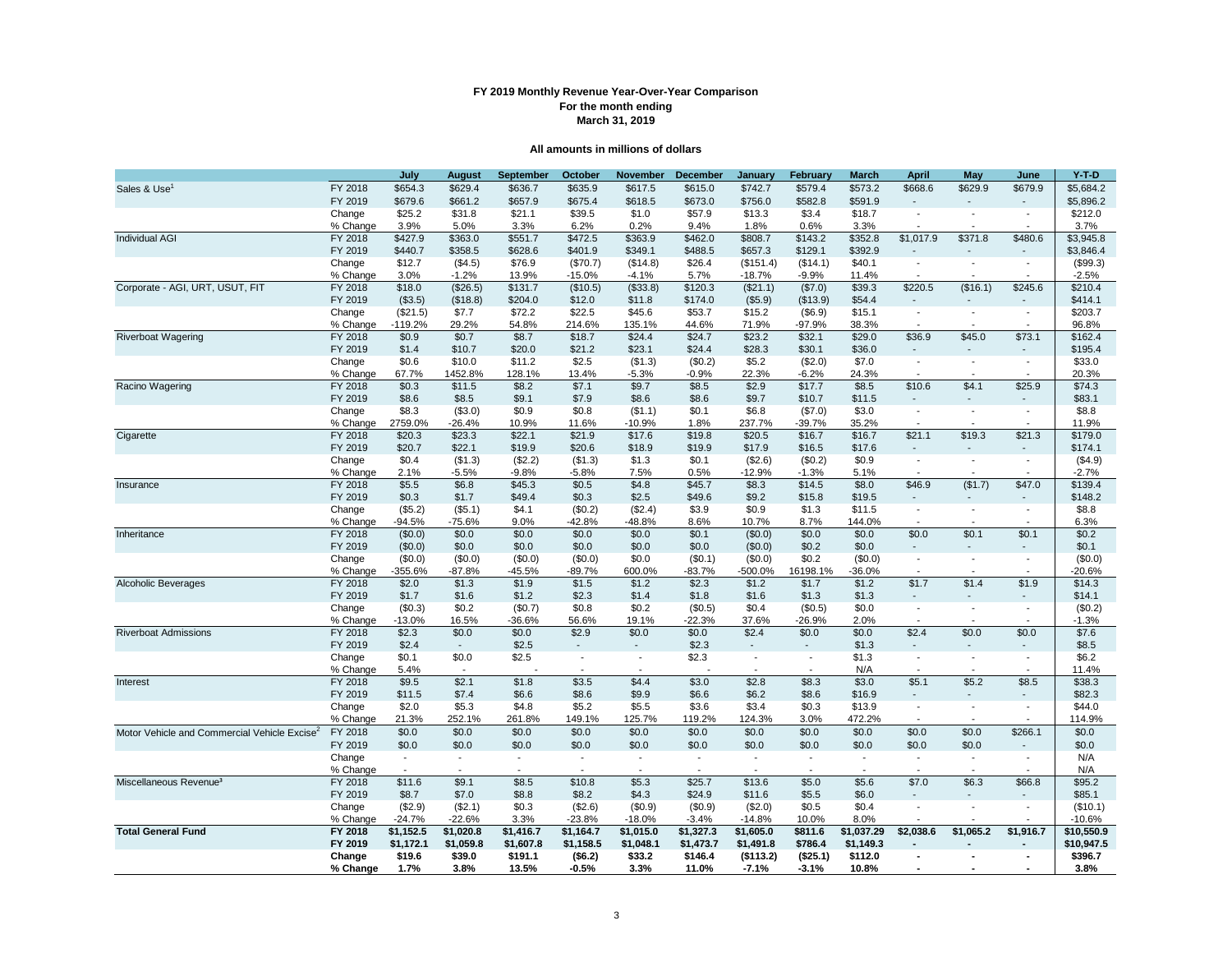# **FY 2019 Report of Quarterly General Fund Revenue Collections March 31, 2019 For the month ending**

## **Estimates per December 17, 2018 State Revenue Forecast All amounts in millions of dollars**

|                                 |                   | FY 2019:Q1 FY 2019:Q2 FY 2019:Q3 FY 2019:Q4 |           |           |                          | $Y-T-D$    |          | Q <sub>1</sub> | Q2        | Q3        | Q <sub>4</sub>           | $Y-T-D$    |
|---------------------------------|-------------------|---------------------------------------------|-----------|-----------|--------------------------|------------|----------|----------------|-----------|-----------|--------------------------|------------|
|                                 |                   |                                             |           |           |                          |            |          |                |           |           |                          |            |
| Sales & Use <sup>1</sup>        | Actual            | \$1,998.6                                   | \$1,966.9 | \$1,930.7 |                          | \$5,896.2  | FY 2018  | \$1,920.4      | \$1,868.4 | \$1,895.3 |                          | \$5,684.2  |
|                                 | Estimate          | \$1,995.7                                   | \$1,940.3 | \$1,960.2 | $\overline{\phantom{a}}$ | \$5,896.1  | FY 2019  | \$1,998.6      | \$1,966.9 | \$1,930.7 | $\overline{\phantom{a}}$ | \$5,896.2  |
|                                 | <b>Difference</b> | \$2.9                                       | \$26.6    | (\$29.4)  |                          | \$0.1      | Change   | \$78.1         | \$98.5    | \$35.4    |                          | \$212.0    |
|                                 | % Difference      | 0.1%                                        | 1.4%      | $-1.5%$   |                          | 0.0%       | % Change | 4.1%           | 5.3%      | 1.9%      |                          | 3.7%       |
|                                 |                   |                                             |           |           |                          |            |          |                |           |           |                          |            |
| <b>Individual AGI</b>           | Actual            | \$1,427.7                                   | \$1,239.4 | \$1,179.3 | $\overline{\phantom{a}}$ | \$3,846.4  | FY 2018  | \$1,342.6      | \$1,298.5 | \$1,304.6 | $\blacksquare$           | \$3,945.8  |
|                                 | Estimate          | \$1,438.2                                   | \$1,247.3 | \$1,228.7 | $\overline{\phantom{a}}$ | \$3,914.2  | FY 2019  | \$1,427.7      | \$1,239.4 | \$1,179.3 |                          | \$3,846.4  |
|                                 | Difference        | (\$10.5)                                    | (\$7.9)   | (\$49.4)  |                          | (\$67.8)   | Change   | \$85.1         | (\$59.1)  | (\$125.4) |                          | (\$99.3)   |
|                                 | % Difference      | $-0.7%$                                     | $-0.6%$   | $-4.0%$   |                          | $-1.7%$    | % Change | 6.3%           | $-4.5%$   | $-9.6%$   |                          | $-2.5%$    |
| Corporate - AGI, URT, USUT, FIT | Actual            | \$181.7                                     | \$197.8   | \$34.5    | $\overline{\phantom{a}}$ | \$414.1    | FY 2018  | \$123.2        | \$76.0    | \$11.1    |                          | \$210.4    |
|                                 | Estimate          | \$165.2                                     | \$196.0   | \$12.1    | $\blacksquare$           | \$373.2    | FY 2019  | \$181.7        | \$197.8   | \$34.5    |                          | \$414.1    |
|                                 | Difference        | \$16.5                                      | \$1.9     | \$22.4    |                          | \$40.8     | Change   | \$58.5         | \$121.8   | \$23.4    |                          | \$203.7    |
|                                 | % Difference      | 10.0%                                       | 1.0%      | 186.0%    |                          | 10.9%      | % Change | 47.4%          | 160.2%    | 210.1% -  |                          | 96.8%      |
|                                 |                   |                                             |           |           |                          |            |          |                |           |           |                          |            |
| <b>Riverboat Wagering</b>       | Actual            | \$32.1                                      | \$68.8    | \$94.5    | $\overline{\phantom{a}}$ | \$195.4    | FY 2018  | \$10.3         | \$67.8    | \$84.2    |                          | \$162.4    |
|                                 | Estimate          | \$31.1                                      | \$66.1    | \$95.8    |                          | \$193.0    | FY 2019  | \$32.1         | \$68.8    | \$94.5    |                          | \$195.4    |
|                                 | Difference        | \$1.0                                       | \$2.7     | (\$1.3)   |                          | \$2.4      | Change   | \$21.8         | \$1.0     | \$10.2    |                          | \$33.0     |
|                                 | % Difference      | 3.3%                                        | 4.1%      | $-1.4%$   |                          | 1.2%       | % Change | 212.0%         | 1.5%      | 12.1%     |                          | 20.3%      |
|                                 |                   |                                             |           |           |                          |            |          |                |           |           |                          |            |
| Racino Wagering                 | Actual            | \$26.1                                      | \$25.1    | \$31.8    | $\overline{\phantom{a}}$ | \$83.1     | FY 2018  | \$20.0         | \$25.2    | \$29.0    | -                        | \$74.3     |
|                                 | Estimate          | \$25.8                                      | \$23.5    | \$30.4    |                          | \$79.7     | FY 2019  | \$26.1         | \$25.1    | \$31.8    |                          | \$83.1     |
|                                 | Difference        | \$0.3                                       | \$1.6     | \$1.4     |                          | \$3.4      | Change   | \$6.1          | (\$0.1)   | \$2.8     |                          | \$8.8      |
|                                 | % Difference      | 1.3%                                        | 6.9%      | 4.6%      |                          | 4.2%       | % Change | 30.7%          | $-0.3%$   | 9.5%      |                          | 11.9%      |
|                                 |                   |                                             |           |           |                          |            |          |                |           |           |                          |            |
| Other $2$                       | Actual            | \$173.4                                     | \$182.2   | \$156.8   |                          | \$512.4    | FY 2018  | \$173.4        | \$171.0   | \$129.5   |                          | \$473.9    |
|                                 | Estimate          | \$183.7                                     | \$179.8   | \$121.2   |                          | \$484.6    | FY 2019  | \$173.4        | \$182.2   | \$156.8   |                          | \$512.4    |
|                                 | <b>Difference</b> | (\$10.3)                                    | \$2.4     | \$35.6    |                          | \$27.7     | Change   | \$0.0          | \$11.2    | \$27.2    |                          | \$38.5     |
|                                 | % Difference      | $-5.6%$                                     | 1.4%      | 29.4%     |                          | 5.7%       | % Change | 0.0%           | 6.6%      | 21.0%     |                          | 8.1%       |
|                                 |                   |                                             |           |           |                          |            |          |                |           |           |                          |            |
| <b>Total General Fund</b>       | <b>Actual</b>     | \$3,839.7                                   | \$3,680.3 | \$3,427.5 | $\sim$                   | \$10,947.5 | FY 2018  | \$3,590.0      | \$3,507.0 | \$3,453.9 | ٠                        | \$10,550.9 |
|                                 | <b>Estimate</b>   | \$3,839.7                                   | \$3,653.0 | \$3,448.3 | $\sim$                   | \$10,940.9 | FY 2019  | \$3,839.7      | \$3,680.3 | \$3,427.5 | ٠                        | \$10,947.5 |
|                                 | <b>Difference</b> | \$0.1                                       | \$27.3    | (\$20.8)  |                          | \$6.6      | Change   | \$249.7        | \$173.3   | (\$26.3)  |                          | \$396.7    |
|                                 | % Difference      | 0.0%                                        | 0.7%      | $-0.6%$   |                          | 0.1%       | % Change | 7.0%           | 4.9%      | $-0.8%$   |                          | 3.8%       |